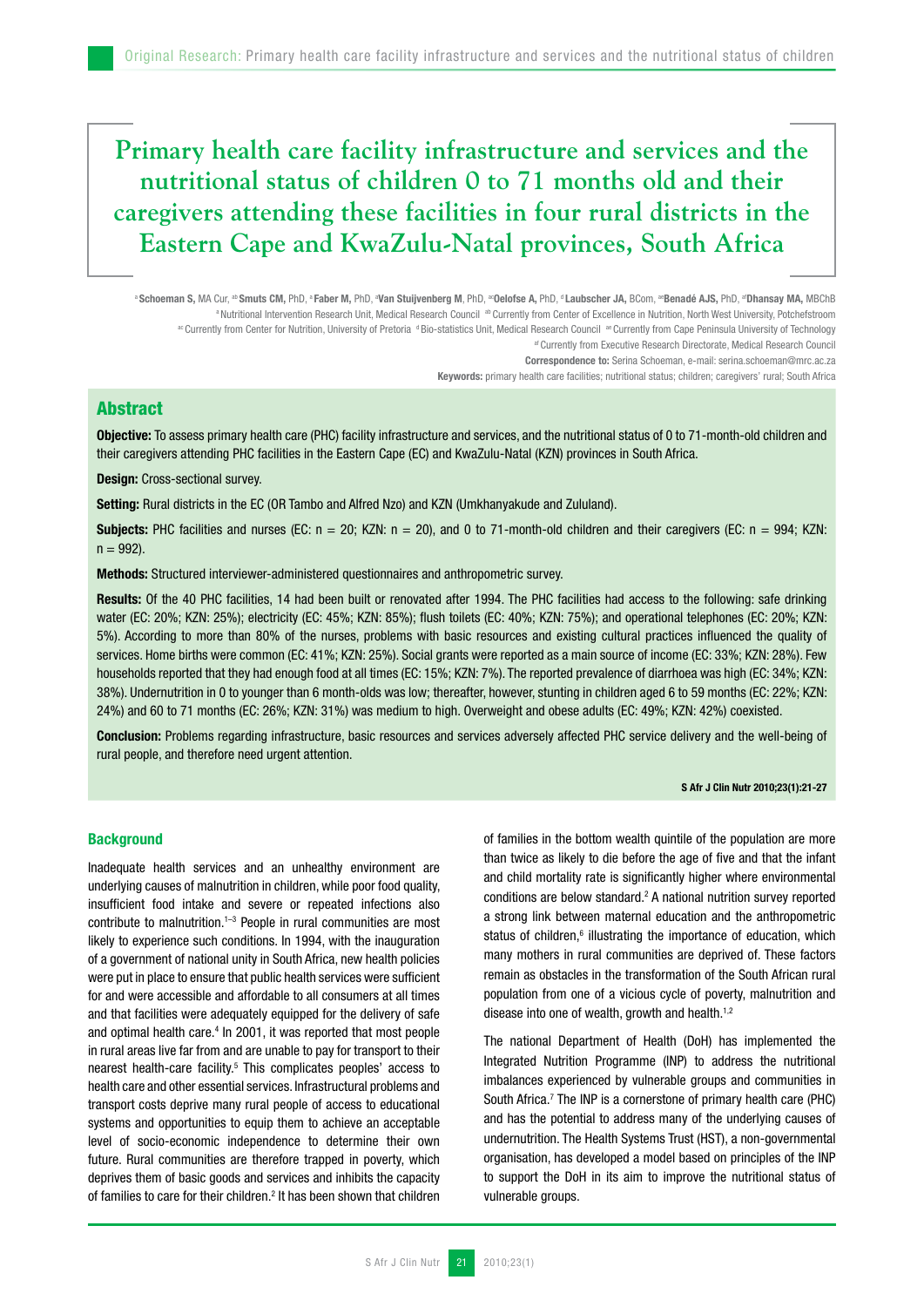The objective of this study was to assess PHC facility infrastructure and services, and the nutritional status of 0 to 71-month-old children and their caregivers attending PHC facilities in four rural districts in the Eastern Cape (EC) and KwaZulu-Natal (KZN) provinces. The results of this study are to be used by the HST as a guide for the implementation of a new project based on principles of the DoH's INP in these catchment areas.

## Methodology

## Study design

The study was conducted in two districts each in the EC and KZN provinces during 2003. These districts were OR Tambo (Ntabankulu and Nyandeni sub-districts) and Alfred Nzo (Umzimkulu sub-district) in the EC, and Umkhanyakude (Jozini sub-district) and Zululand (Nongoma and Pongola sub-districts) in KZN. In each of the four districts, the HST, assisted by the provincial DoH sub-directorates, identified 10 PHC facilities in disadvantaged and nutritionally vulnerable communities for the HST project. The study had a crosssectional design and the study population comprised professional nurses employed at the 40 PHC facilities, and 0 to 71-month-old children and their caregivers attending these PHC facilities.

## PHC facility infrastructure and services

One nurse from each of the selected PHC facilities (EC:  $n = 20$ ; KZN:  $n = 20$ ) was selected to participate in the study. Either the nurse in charge or, if not available, the nurse second in charge was selected.

Information on PHC facility infrastructure and services was obtained by means of observation and structured and semi-structured interviewer-administered questionnaires. The nurses' questionnaire was based on previous questionnaires developed by the Nutritional Intervention Research Unit (NIRU) of the Medical Research Council (MRC) and also contained questions specifically developed for this study. Researchers from the MRC's NIRU completed the nurses' questionnaires. The questionnaires were pre-tested among nurses and researchers to ensure content validity and were adjusted accordingly. The researchers checked the weighing scales and malnutrition registers at the respective PHC facilities for accuracy and completeness. The positions of the scales' needles were checked to see whether they were on zero and a standard known weight was used to check the accuracy of the reading on the scales. The infant and children's scales were checked at the children's weighing point and the adults' at the family planning or TB treatment points at the PHC facilities.

## Nought to 71-month-old children and their caregivers

Trained fieldworkers systematically selected caregivers and children attending the PHC facilities. The selection criteria were that not more than one child of the same household be included in the study, that children presenting with fever, breathing difficulties, vomiting or diarrhoea, or visiting the facilities for the first time be excluded and that households where the selected caregivers did not understand and therefore responded inappropriately to the questions after explanation be excluded.

Ten consecutive numbers (1 to 10) were placed in a container, from which a number was drawn to start the selection process. Every 10th child was systematically selected until a total of 50 questionnaires

per PHC facility was completed. The number of children selected per day depended on the number of children attending the PHC facility on that specific day. If attendance was less than 10 per day, a convenience sampling method was used in consultation with the nursing staff. In areas where attendance was low, the recruitment process was discontinued after a maximum of three months.

For each of the 20 PHC facilities, NIRU researchers trained and standardised two fieldworkers from the local community in fieldwork methodology. The training was undertaken during one week at a central venue in each of the two provinces.

A separate structured interviewer-administered household questionnaire based on previous questionnaires developed and standardised by NIRU researchers was used to collect information on socio-demographics and on maternal and child health. The household questionnaire was translated into isiXhosa and isiZulu for the EC and KZN provinces, respectively. The translations were verified through back translations and the questionnaires were pre-tested on a sample of 20 mothers in each of the two provinces during the week of training. Changes were made accordingly. The caregivers of the selected children were interviewed in their local language, isiXhosa for the EC and isiZulu for KZN.

#### **Anthropometry**

Three measurements were taken and the average of the three was recorded for weight, length and height. The anthropometric measurements of the 0 to 71-month-old children and their caregivers were taken in light clothing and without shoes. Weight was measured on a calibrated electronic load-cell digital scale (UC–300 Precision Health Scale, Mascot) accurate to 50 g. The recumbent length of children younger than two years was measured to the nearest 0.1 cm using a length measuring board with an upright headboard and sliding foot-piece. The height of children two years and older and of their caregivers was measured to the nearest 0.1 cm using a vertical wooden board (or stadiometer) with a fitted measuring tape and a sliding headboard.

The weight and length of the children at birth and their gestational age were obtained from their road-to-health cards (RTHCs).

Fifty 0 to 71-month-old children ( $n = 1000$ ) and their caregivers  $n = 1000$ ) were selected from each of the 20 PHC facilities in the EC and KZN. Out of the samples of 1 000 each, 994 (99.4%) children and their caregivers participated in the EC and 992 (99.2%) in KZN. The average number of respondents per facility varied between 45 and 54, except for one facility where this number was 22 due to the loss of questionnaires during transportation. There was a slight variation in the sample size for certain variables due to unanswered questions or missing birth information.

#### Ethics

The survey was planned in collaboration with the HST, the DoH and community leaders. Permission was obtained from the provincial DoH sub-directorates to enter the health facilities and the community to interview the caregivers. Written consent was obtained from the nurses and from the caregivers of the 0 to 71-month-old children after the purpose and nature of the study had been explained to them. The study was approved by the Ethics Committee of the MRC.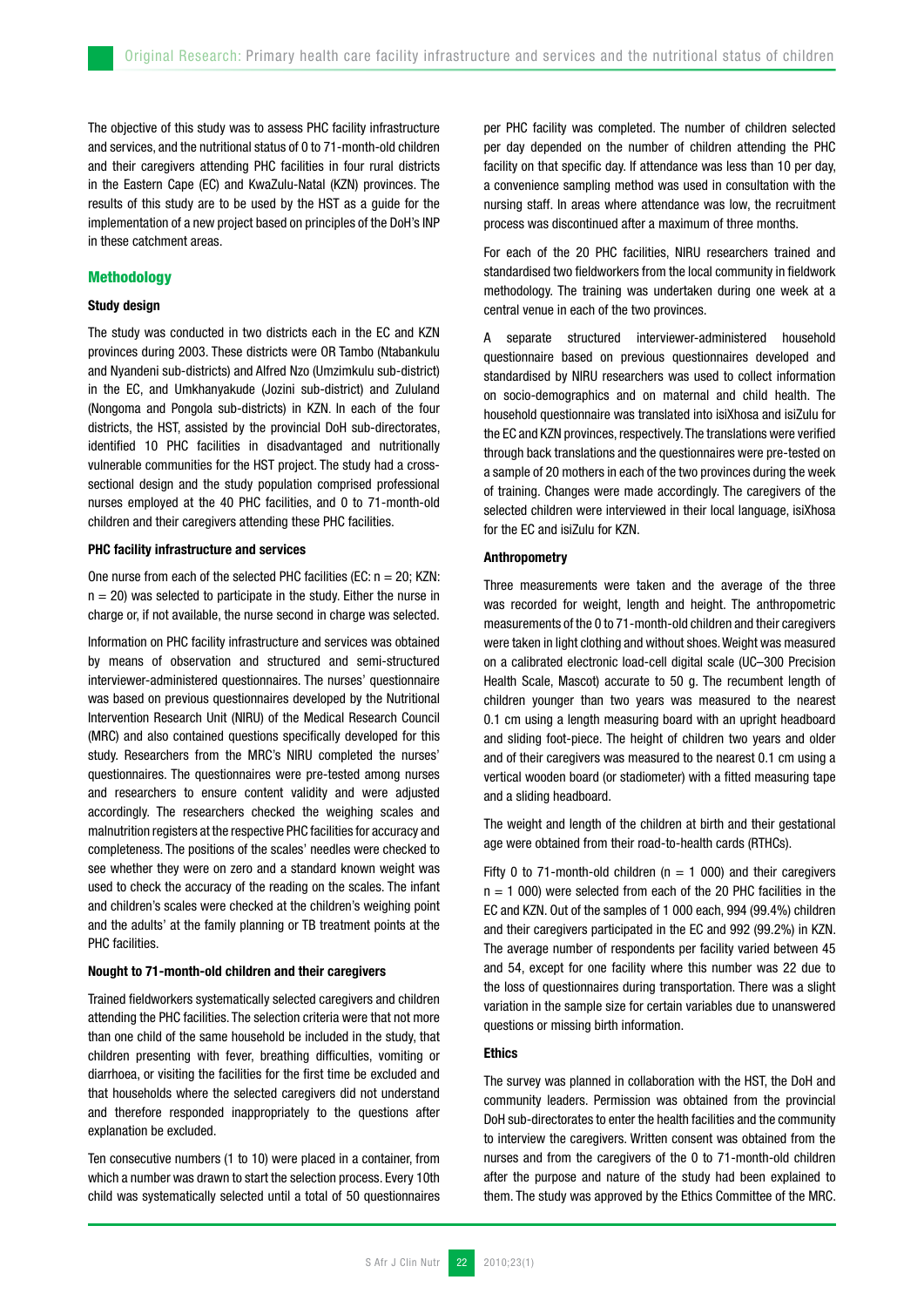## Data analysis

The SAS software package was used for data analysis. Categorical data were presented as frequencies. The mean and standard deviation (SD) were given for continuous data. The data were presented per province, as this was almost similar for the districts.

The children's anthropometric data were analysed using the Epi Info 2000 software package and expressed as z-scores (SDs of the median of the reference population)<sup>8</sup> for each of the anthropometric indices of malnutrition. Children with height-for-age, weight-forage and weight-for-height z-scores more than two SDs below the reference median were classified as stunted, underweight and wasted, respectively. Anthropometric indicators for 153 children were excluded from data analysis, mostly because of missing or erratic height or length measurements. The strategic objective of the INP is to contribute to the reduction of malnutrition in South African

# children, with the performance indicators being the prevalence of underweight, stunted and wasted children under five years of age.<sup>9</sup> Anthropometric indicators were therefore presented for children up to the age of 59 months in two sub-categories (below 6 months and between 6 to 59 months), while measurements for 60 to 71-monthold children were presented as a third sub-category.

For the caregivers, body mass index (BMI) was calculated as weight in kilograms divided by the square of height in metres and classified as underweight (BMI < 18.5), normal weight (BMI 18.5  $-$  < 25), overweight (BMI 25 – < 30) or obese (BMI  $\geq$  30).<sup>10</sup>

## **Results**

## PHC facility infrastructure and services

Table I reflects the nurses' information on PHC facility infrastructure and services. Of the 40 PHC facilities in the two provinces, eight

#### Table I: PHC facility infrastructure

|                                                                                                                      |                                  | <b>Eastern Cape</b>                                          |          |                                |                       |          | <b>KwaZulu-Natal</b> |  |
|----------------------------------------------------------------------------------------------------------------------|----------------------------------|--------------------------------------------------------------|----------|--------------------------------|-----------------------|----------|----------------------|--|
|                                                                                                                      |                                  | $(n = 20)$<br>$(n = 20)$<br>%<br>$\mathbf n$<br>$\mathbf{n}$ |          |                                |                       |          |                      |  |
|                                                                                                                      |                                  |                                                              |          |                                |                       |          | %                    |  |
| PHC facilities built/renovated after 1994<br><b>Facilities in bad condition</b> (poor maintenance, vandalism, theft) | 8<br>9                           |                                                              | 40<br>45 |                                | $6\phantom{1}6$<br>11 |          | 30<br>55             |  |
| <b>Water supplies</b>                                                                                                |                                  |                                                              |          |                                |                       |          |                      |  |
| Tap water from a central piped municipal system (safe)                                                               | $\overline{4}$                   |                                                              | 20       |                                | 5                     |          | 25                   |  |
| Surface water (rain water caught in tanks; rivers; dams)                                                             | 16                               |                                                              | 80       |                                | 15                    |          | 75                   |  |
| <b>Problems:</b> Drought; broken tank/pump                                                                           | 15                               |                                                              | 75       |                                | 10                    |          | 50                   |  |
| <b>Energy supplies</b>                                                                                               |                                  |                                                              |          |                                |                       |          |                      |  |
| Electricity                                                                                                          | 9<br>11                          |                                                              | 45<br>55 |                                | 17<br>3               |          | 85<br>15             |  |
| Gas/paraffin; combination (solar, gas, paraffin)<br>Problems: Insufficient supplies; no money; not activated         | 13                               |                                                              | 65       |                                | 5                     |          | 25                   |  |
| <b>Toilet facilities</b>                                                                                             |                                  |                                                              |          |                                |                       |          |                      |  |
| <b>Flush toilets</b>                                                                                                 | 8                                |                                                              | 40       |                                | 15                    |          | 75                   |  |
| Combination (pit/bucket, flush/pit)                                                                                  | 12                               |                                                              | 60       |                                | 5                     |          | 25                   |  |
| <b>Problems:</b> Tank broken/stolen; vandalism; system not functioning                                               | 9                                |                                                              | 45       |                                | 8                     |          | 40                   |  |
| <b>Telephones</b>                                                                                                    |                                  |                                                              |          |                                |                       |          |                      |  |
| <b>Fully operational</b>                                                                                             | 4                                |                                                              | 20       |                                | 1                     |          | 5                    |  |
| <b>Problems:</b> Calls restricted: only incoming calls or calls to hospital allowed;                                 | 8                                |                                                              | 40       |                                | $\overline{4}$        |          | 20                   |  |
| not activated;                                                                                                       | 8                                |                                                              | 40       |                                | 9                     |          | 45                   |  |
| no money; lines cut off                                                                                              |                                  |                                                              |          |                                | 6                     |          | 30                   |  |
| Nurses' views on factors influencing health service quality                                                          |                                  |                                                              |          |                                |                       |          |                      |  |
| Infrastructure, basic resources, supplies                                                                            |                                  |                                                              |          |                                |                       |          |                      |  |
| Insufficient telephone services, water supplies and electricity                                                      | 19                               | 95                                                           |          | 15                             |                       |          | 75                   |  |
| Staff shortages (nursing and domestic)                                                                               | 17                               | 85                                                           |          | 16                             |                       |          | 80                   |  |
| Bad roads, transport                                                                                                 | 15                               | 75                                                           |          | 10                             |                       |          | 50                   |  |
| Lack/shortage of diagnostic equipment                                                                                | 10                               | 50                                                           |          | $\overline{7}$                 |                       |          | 35                   |  |
| Lack/shortage of medical supplies                                                                                    | 8                                | 40                                                           |          | 6                              |                       |          | 30                   |  |
| Shortage of cleaning material and clean linen<br>Poor hygiene                                                        | $\overline{2}$<br>$\overline{7}$ | 10<br>35                                                     |          | 5<br>$\overline{4}$            |                       |          | 25<br>20             |  |
| Mean (SD) number of nurses per facility                                                                              |                                  | 3.1(1.1)                                                     |          |                                |                       | 3.6(1.2) |                      |  |
| Mean (SD) number of clients per nurse per day                                                                        |                                  | 30(15)                                                       |          |                                |                       | 25(10)   |                      |  |
| <b>Potentially harmful cultural practices</b>                                                                        |                                  |                                                              |          |                                |                       |          |                      |  |
| Nurses aware of cultural practices in community                                                                      | 18                               | 90                                                           |          | 16                             |                       |          | 80                   |  |
| Potentially harmful cultural beliefs/practices listed                                                                |                                  |                                                              |          |                                |                       |          |                      |  |
| Enema for diarrhoea, vomiting (gut-related symptoms)                                                                 | 11                               | 55                                                           |          | 8                              |                       |          | 40                   |  |
| Consultation of traditional health practitioners and use of traditional medicine                                     | 14                               | 70                                                           |          | 10                             |                       |          | 50                   |  |
| Opposition to contraceptives                                                                                         | $\overline{2}$                   | 10                                                           |          | 3                              |                       |          | 15                   |  |
| Opposition to childhood immunisation                                                                                 | $\mathbf{1}$                     | 5                                                            |          | $\mathbf{1}$                   |                       |          | 5                    |  |
| Rejection of HIV-positive members                                                                                    | $\mathbf{1}$                     | 5                                                            |          | $\overline{2}$                 |                       |          | 10                   |  |
| Nurses' views on how harmful practices could be addressed                                                            |                                  |                                                              |          |                                |                       |          |                      |  |
| <b>Education of mothers</b>                                                                                          | 18                               | 90                                                           |          | 18                             |                       |          | 90                   |  |
| Discussion with traditional healers                                                                                  | 5<br>$\overline{2}$              | 25<br>10                                                     |          | $\mathbf{1}$<br>$\overline{2}$ |                       |          | 5<br>10              |  |
| <b>Other</b>                                                                                                         |                                  |                                                              |          |                                |                       |          |                      |  |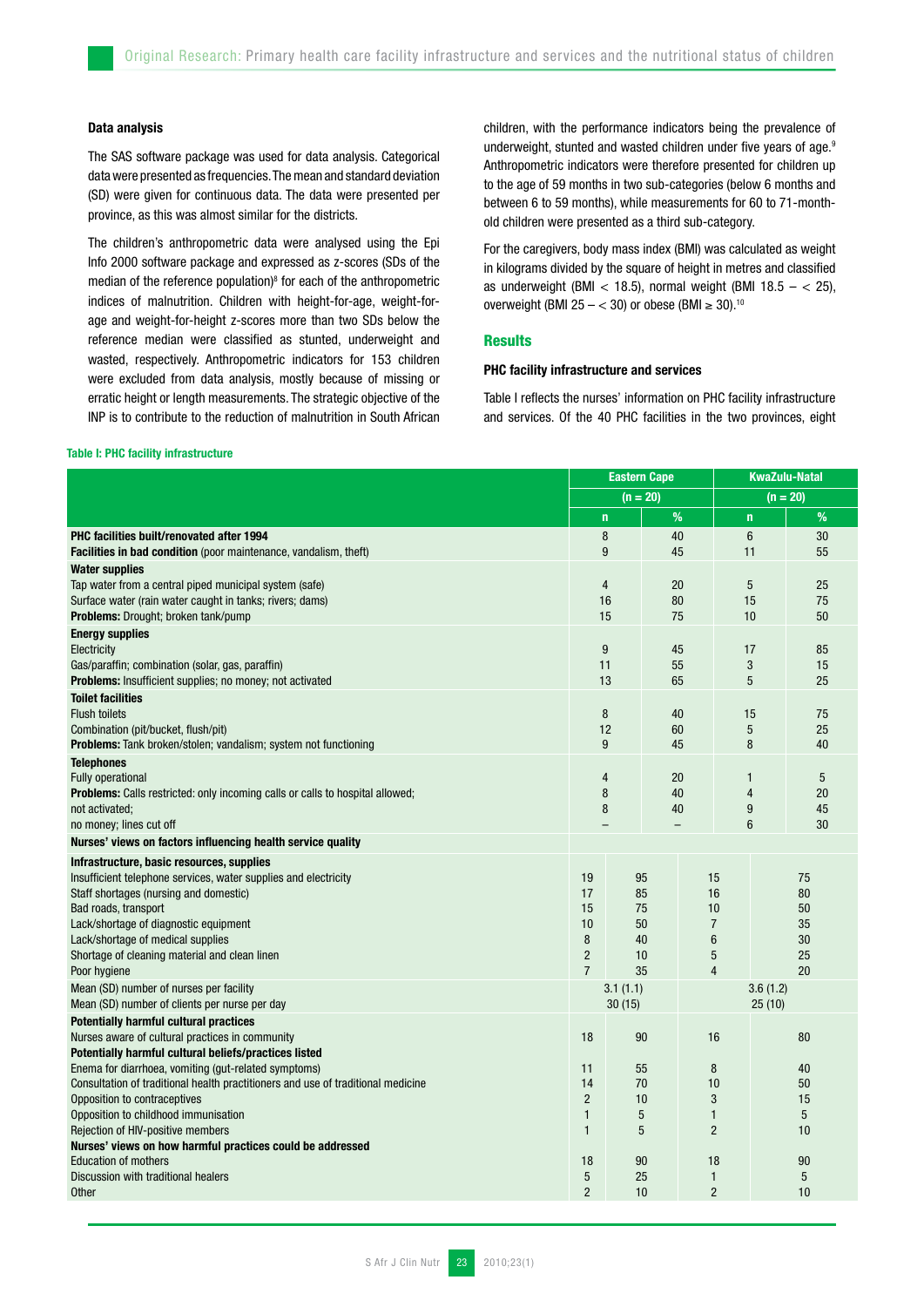in the EC and six in KZN had been built or renovated after 1994 and approximately half were rated as being in a bad condition. PHC facility access to basic resources was as follows: safe drinking water (EC: 20%; KZN: 25%); electricity (EC: 45%; KZN: 85%); flush toilets (EC: 40%; KZN: 75%); and operational telephones (EC: 20%; KZN: 5%). More than 80% of the nurses reported infrastructural problems, insufficient resources (telephones, water and electricity supplies, and staff shortages), and the existence of potentially harmful cultural practices as problems influencing the quality of services.

## INP activities conducted by nurses at PHC facilities

Table II reflects information obtained through observation and interviews regarding INP activities conducted by nurses at PHC facilities. Many nurses were not aware which INP guidelines were used at the facility (EC: 30%; KZN: 50%). Of the nurses who had received training in the administering of INP or related protocols, protein-energy malnutrition (PEM) received the lowest coverage (45%) and vitamin A supplementation the highest coverage (75%) in the EC compared to KZN, where none of the nurses had received training in PEM and 75% had received training in the integrated management of childhood illnesses (IMCI), the prevention of motherto-child transmission (PMTCT), HIV and the expanded programme on immunisation (EPI). The delegation of the responsibility of managing INP activities at PHC facilities to a specific nurse was poor (EC: 15%; KZN: 35%). Many PHC facilities did not have malnutrition registers (EC: 35%; KZN: 20%) and, for those that did, up to 80% were incomplete. Observation regarding TB registers at PHC facilities was similar. The advantages of breastfeeding were indicated as the key

#### Table II: Integration of INP activities at PHC facilities by nurses

breastfeeding promotion message by 90% of the nurses, while other breastfeeding messages were given a lower priority.

#### Characteristics of children and their caregivers

Table III reflects the characteristics of children and their caregivers. The number of girls (EC: 50%; KZN: 48%) participating in this study was almost similar to that of boys. The relationships of caregivers to the children were as follows: biological mother (EC: 88%; KZN: 85%); caretaker (EC: 7%; KZN: 9%); guardian (EC: 5%; KZN: 5%); and father (EC: 0%; KZN: 1%). Two-thirds of the children were younger than 24 months. The mean age of the caregivers was 30.5 for the EC and 30.2 for KZN. Most of the caregivers were unemployed (EC: 96%; KZN: 86%), almost half were single (EC: 46%; KZN: 56%) and some had no formal education (EC: 6%; KZN: 17%). Social security was indicated as a main source of household income (EC: 33%; KZN: 28%) and more than one-third of the households had no income (EC: 46%; KZN: 33%). More than 20% of the caregivers had large families in both provinces. The number of households reporting that they always had enough food was low (EC: 15%; KZN: 7%). A number of caregivers indicated that they smoked (EC: 4%; KZN: 6%).

#### Maternal and child health

Table IV reflects information on maternal and child health. In addition to visiting local PHC facilities, two-thirds of the caregivers also visited health facilities in other areas or traditional health practitioners for health care. The prevalence of home births was high (EC: 41%; KZN: 25%). Of the home births (EC:  $n = 411$ ; KZN:  $n = 250$ ), 95% were conducted by non-nursing staff. Primary reasons for visiting PHC facilities were indicated as weighing, treatment or immunisation

|                                                                                                          | <b>Eastern Cape</b> |          | <b>KwaZulu-Natal</b> |            |  |
|----------------------------------------------------------------------------------------------------------|---------------------|----------|----------------------|------------|--|
|                                                                                                          | $(n = 20)$          |          |                      | $(n = 20)$ |  |
|                                                                                                          | $\mathbf n$         | %        | $\mathbf n$          | %          |  |
| INP guidelines on which nurses' practices are based                                                      |                     |          |                      |            |  |
| Local/national                                                                                           | 14                  | 70       | 10                   | 50         |  |
| Not sure                                                                                                 | 6                   | 30       | 10                   | 50         |  |
| Nurses' training in administering nutrition protocols since 1994                                         |                     |          |                      |            |  |
| Growth monitoring and promotion<br>PEM supplementation                                                   | 12                  | 60<br>45 | $\mathbf{1}$         | 5          |  |
| Breastfeeding and promotion                                                                              | 9<br>11             | 55       | $\overline{7}$       | 35         |  |
| Vitamin A supplementation                                                                                | 15                  | 75       | 7                    | 35         |  |
| Other (IMCI, PMTCT, HIV, EPI)                                                                            | 13                  | 65       | 15                   | 75         |  |
| Delegation of INP responsibility to specific nurse                                                       | 3                   | 15       | $\overline{7}$       | 35         |  |
| GM equipment – observation of scales                                                                     |                     |          |                      |            |  |
| Specific nurse responsible for checking condition of scales                                              |                     |          | $\overline{2}$       | 10         |  |
| Infant-scale needle not registering at zero                                                              | 9                   | 45       | 10                   | 50         |  |
| Child/adult-scale needle not registering at zero/not balancing                                           | 15                  | 75       | 12                   | 60         |  |
| Scales calibrated with known 1 kg weight                                                                 | $\mathbf{1}$        | 5        | $\mathbf{1}$         | 5          |  |
| Facilities using one standard scale for weighing infants and adults                                      |                     |          |                      |            |  |
| Nutritional-status monitoring<br>No malnutrition registers at PHC facilities                             | $\overline{7}$      | 35       | $\overline{4}$       | 20         |  |
| Malnutrition registers not up to date (Oct-Dec 2003)                                                     | 10                  | 50       | 16                   | 80         |  |
| No TB registers                                                                                          | 1                   | 5        | $\mathbf{1}$         | 5          |  |
| TB registers not up to date (Oct-Dec 2003)                                                               | 6                   | 30       | 6                    | 30         |  |
| Nutritional promotion - key messages presented by nurses                                                 |                     |          |                      |            |  |
| GMP: GM intervals, weight plot, weight interpretation, action                                            | 20                  | 100      | 20                   | 100        |  |
| Breastfeeding: Advantages of breastfeeding                                                               | 18                  | 90       | 18                   | 90         |  |
| Breastfeeding exclusively for 4-6 months                                                                 | 5                   | 25       | 14                   | 70         |  |
| Breastfeeding for 2 years or longer<br>Transmission of HIV infection through breast milk if HIV positive | 5<br>5              | 25<br>25 | 11<br>$\overline{4}$ | 55<br>20   |  |
|                                                                                                          |                     |          |                      |            |  |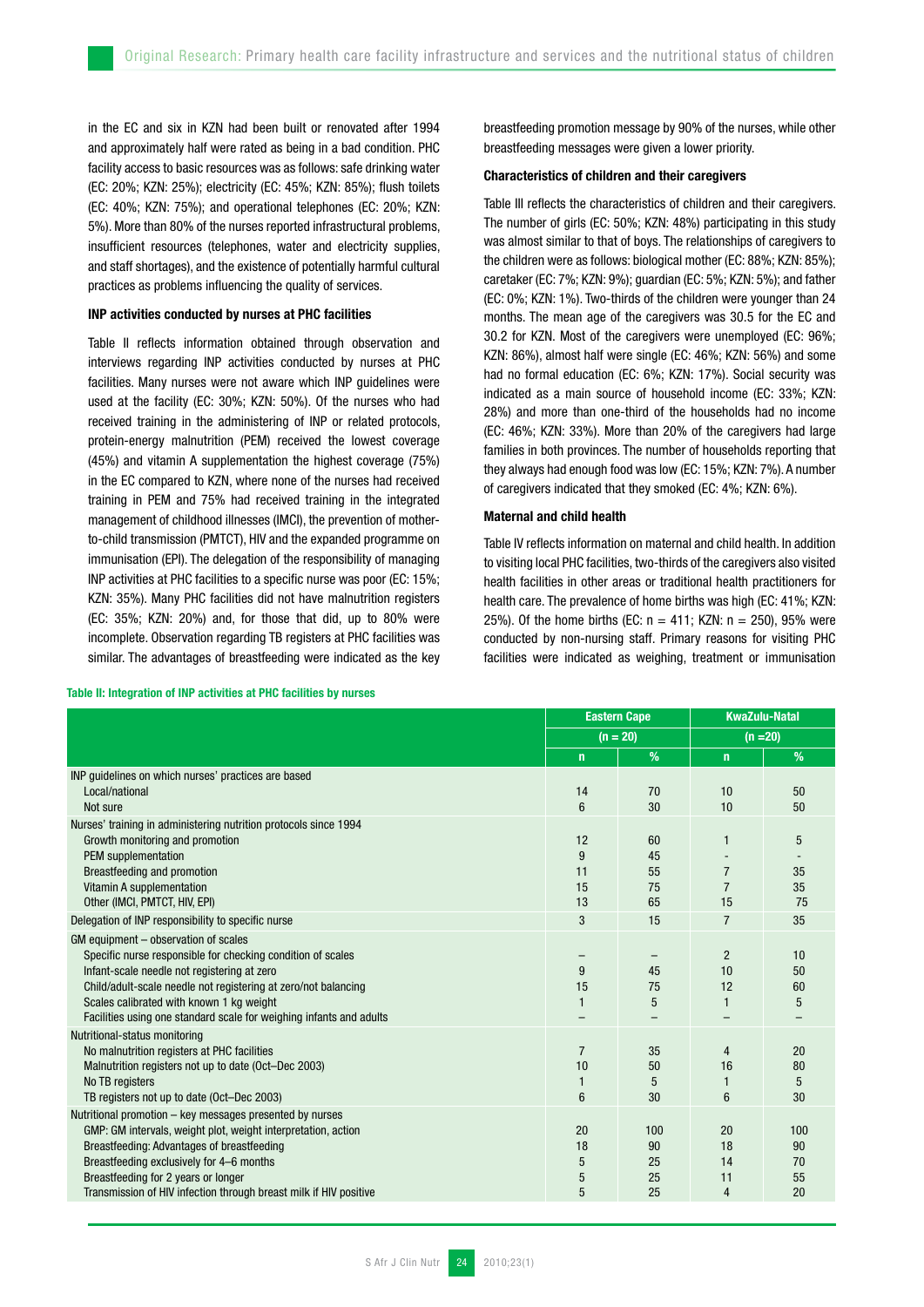## Table III: Characteristics of children and their caregivers

|                                                                                                                                               | <b>Eastern Cape</b>                                   | <b>KwaZulu-Natal</b>                                             |
|-----------------------------------------------------------------------------------------------------------------------------------------------|-------------------------------------------------------|------------------------------------------------------------------|
| <b>Caregiver/child pairs</b>                                                                                                                  | $(n = 994)$                                           | $(n = 992)$                                                      |
| Single<br>Unemployed                                                                                                                          | %<br>46<br>96                                         | %<br>56<br>86                                                    |
| <b>Caregivers' age distribution</b><br>$15 - < 18$ years<br>$18 - < 35$ years<br>$>= 35$<br>Mean age (SD)                                     | %<br>$\overline{4}$<br>70<br>26<br>30.5(10.3)         | %<br>$\overline{4}$<br>68<br>28<br>30.2(10.0)                    |
| <b>Children's age distribution</b><br>$< 6$ months<br>$6 - < 12$ months<br>$12 - 24$ months<br>$24 - 60$ months<br>$60+$ months               | %<br>23<br>18<br>24<br>31<br>$\overline{4}$           | %<br>20<br>20<br>24<br>31<br>5                                   |
| Gender<br>Female caregivers<br>Female children (girls)<br>Male children (boys)                                                                | %<br>99<br>50<br>50                                   | %<br>99<br>48<br>52                                              |
| <b>Caregivers' source of income</b><br>Own, spouse, combined income<br>Social security<br>Occasional income (begging, donations)<br>No income | %<br>17<br>33<br>$\overline{4}$<br>46                 | %<br>24<br>28<br>15<br>33                                        |
| <b>Educational status</b><br>No formal education<br>Grades 1-5<br>Grades 6-9<br>Grades 10-11<br>Grade $12+$                                   | %<br>6<br>24<br>45<br>18<br>$\overline{7}$            | %<br>17<br>21<br>29<br>19<br>14                                  |
| <b>Number of live born children</b><br>4 or fewer children<br>5-9 children<br>10-14 children<br>Average number of children per family         | $(n = 460)$<br>%<br>78<br>20<br>$\overline{2}$<br>3.1 | $(n = 980)$<br>$\%$<br>74<br>24<br>$\overline{2}$<br>3.2         |
| <b>Food available for consumption</b><br>Always enough food<br>Sometimes not enough food<br>Most times not enough food<br>Not sure            | $(n = 994)$<br>%<br>15<br>52<br>33                    | $(n = 992)$<br>%<br>$\overline{7}$<br>39<br>52<br>$\overline{c}$ |
| <b>Cigarette smoking</b><br>Caregivers who smoke                                                                                              | $(n = 752)$<br>%<br>4                                 | $(n = 988)$<br>%<br>6                                            |

(80%) and food aid (EC: 25%; KZN: 28%). The prevalence of diarrhoea as reported by caregivers was high (EC: 34%; KZN: 38%) and was also the leading cause of caregiver-reported under-five child deaths (EC: 34%; KZN: 20%). These data were unfortunately not verified by means of PHC facility data.

# Nutritional status of children and their caregivers

Table V shows the nutritional status of children and their caregivers. The mean birth weight of infants was 3 158 g for the EC and 3 089 g for KZN and the prevalence of low birth weight (less than 2 500 g at birth) was 5% for the EC and 8% for KZN. The prevalence

## Table IV: Maternal and child health

|                                                                                                                                                                                                               | <b>Eastern Cape</b>                                                    | <b>KwaZulu-Natal</b>                                      |  |  |
|---------------------------------------------------------------------------------------------------------------------------------------------------------------------------------------------------------------|------------------------------------------------------------------------|-----------------------------------------------------------|--|--|
|                                                                                                                                                                                                               | $(n = 994)$                                                            | $(n = 992)$                                               |  |  |
| <b>Caregivers utilising other facilities in</b><br>addition to PHC facility                                                                                                                                   | %<br>60                                                                | %<br>62                                                   |  |  |
| Percentage home births                                                                                                                                                                                        | 41                                                                     | 25                                                        |  |  |
| Reasons for attending facility (more than<br>one option could be chosen)<br>Weigh child<br>Child sick/child needs treatment<br>Childhood immunisation<br>Assessment/screening<br>Food aid/nutritional support | $\frac{9}{6}$<br>47<br>47<br>44<br>24<br>28                            | $\frac{0}{0}$<br>48<br>43<br>38<br>18<br>25               |  |  |
| Child health problems reported by<br>caregivers during previous month<br><b>Diarrhoea</b><br>Acute respiratory infections<br>Skin lesions, rash                                                               | $\frac{0}{0}$<br>34<br>23<br>22                                        | $\frac{0}{0}$<br>38<br>26<br>23                           |  |  |
| <b>Caregivers' perceptions of</b><br>consequences of diarrhoea<br>Child loses fluid<br>It is dangerous, child could die<br><b>Other</b><br>Don't know, not told anything                                      | $\frac{0}{0}$<br>71<br>15<br>$\mathbf{1}$<br>13                        | $\frac{0}{0}$<br>74<br>9<br>5<br>12                       |  |  |
| Caregivers' practices in terms of<br>diarrhoea<br>Give oral rehydration solution (ORS)<br>Give remedies to stop it<br>Not sure                                                                                | $\%$<br>91<br>6<br>3                                                   | $\frac{0}{0}$<br>91<br>6<br>3                             |  |  |
| Caregivers' perceptions of causes of<br>diarrhoea<br>Dirty bottles/dirty water/germs<br>Not sure<br><b>Other</b>                                                                                              | $\frac{0}{0}$<br>84<br>14<br>$\overline{2}$                            | $\frac{0}{0}$<br>87<br>10<br>3                            |  |  |
| Under-five-year-old-child deaths<br>reported by caregivers*<br>Caregivers who lost a child                                                                                                                    | $\%$<br>20                                                             | $\%$<br>22                                                |  |  |
| <b>Causes of under-five-year-old-child</b><br>deaths reported by caregivers**<br><b>Diarrhoea</b><br>Acute respiratory infections<br>Witchcraft<br>Other causes<br>Don't know/not specified                   | $(n = 202)$<br>$\frac{0}{0}$<br>35<br>10<br>$\overline{4}$<br>29<br>22 | $(n = 218)$<br>$\frac{0}{0}$<br>20<br>5<br>13<br>22<br>39 |  |  |

\* Under-five-year-old-child deaths: Reported by caregivers, not verified with PHC facility data

\*\* Causes of under-five-year-old-child deaths: Proportion of sample of deaths reported by caregivers

of stunting, underweight and wasting was low for children younger than six months. Among 6 to 59-month-old children, underweight was 11% for both the EC and KZN, stunting was 22% for the EC and 24% for KZN, which is classified as medium according to the World Health Organization (WHO),1 wasting was 5% for the EC and also classified as medium, while the prevalence of 4% for KZN is classified as low.1 In KZN, 31% of 60 to 71-month-old children were stunted, which is classified as high according to WHO.<sup>1</sup> The small sample size for 60 to 71-month-old children should, however, be noted. The number of overweight (EC: 32%; KZN: 27%) and obese (EC: 17%; KZN: 15%) caregivers was high.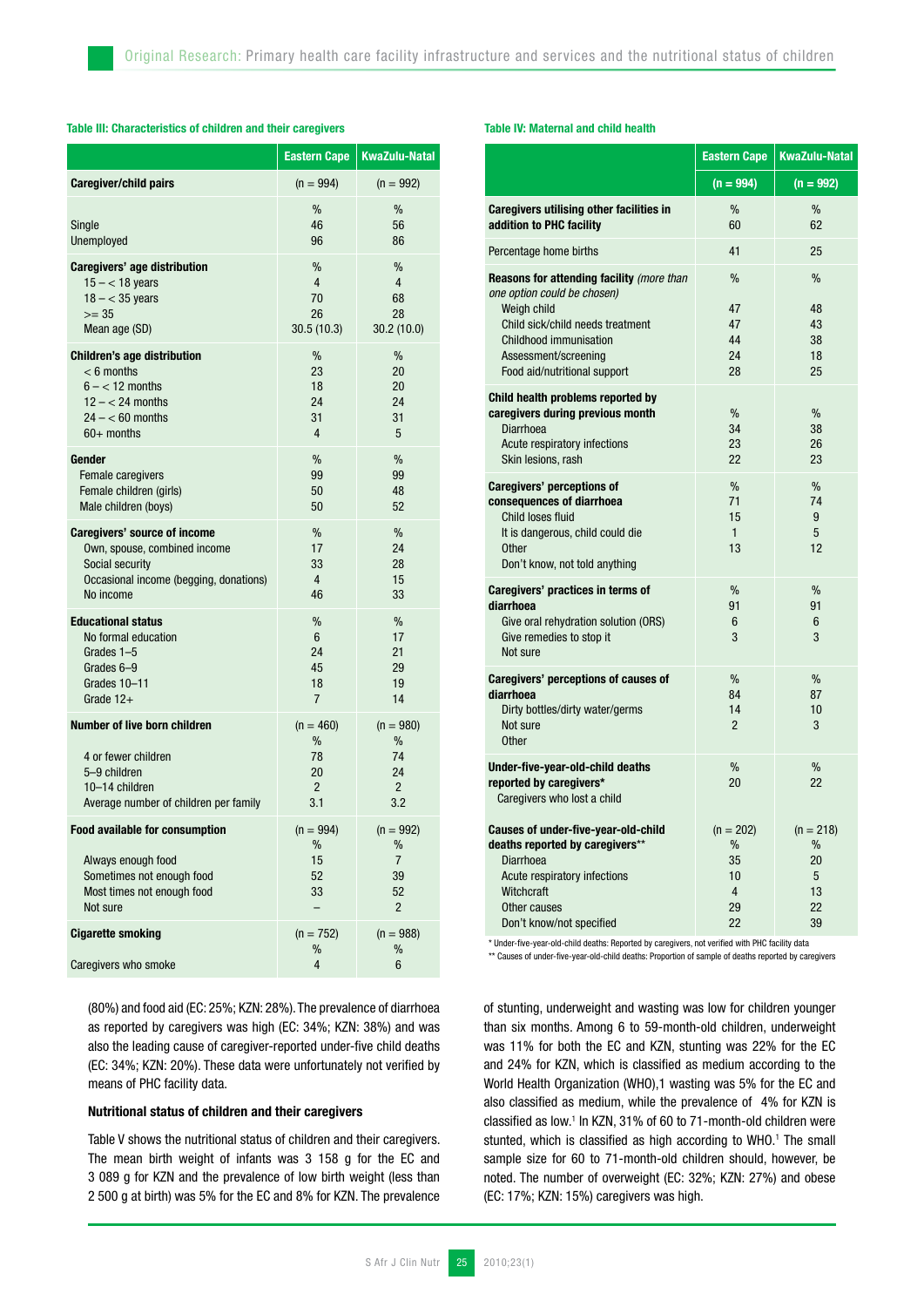| <b>Anthropometric measurements</b>                | <b>Eastern Cape</b> | <b>KwaZulu-Natal</b> |
|---------------------------------------------------|---------------------|----------------------|
| Children aged $0 - < 6$ months $(\%)$             | $(n = 190)$         | $(n = 185)$          |
| Stunted (height-for-age $z$ -score $<$ -2 SD)     | 8                   | 8                    |
| Underweight (weight-for-age $z$ -score $<$ -2 SD) | $\mathbf{1}$        | 1                    |
| Wasted (weight-for-height $z$ -score $<$ -2 SD)   | 3                   | $\overline{2}$       |
| Children aged 6-59 months (%)                     | $(n = 674)$         | $(n = 704)$          |
| Stunted (height-for-age $z$ -score $<$ -2 SD)     | 22                  | 24                   |
| Underweight (weight-for-age $z$ -score $<$ -2 SD) | 11                  | 12                   |
| Wasted (weight-for-height $z$ -score $<$ -2 SD)   | 5                   | $\overline{4}$       |
| Children aged 60-71 months (%)                    | $(n = 35)$          | $(n = 45)$           |
| Stunted (height-for-age z-score < -2 SD)          | 26                  | 31                   |
| Underweight (weight-for-age $z$ -score $<$ -2 SD) | 14                  | $\overline{7}$       |
| Wasted (weight-for-height $z$ -score $<$ -2 SD)   | 3                   | $\overline{2}$       |
| Caregivers' BMI status (%)                        | $(n = 954)$         | $(n = 985)$          |
| Underweight $(< 18.5)$                            | $\overline{2}$      | $\overline{7}$       |
| Normal weight (18.5-< 25)                         | 49                  | 51                   |
| Overweight $(25 - < 30)$                          | 32                  | 27                   |
| Obese $(>30)$                                     | 17                  | 15                   |
| Birth profiles obtained from RTHCs                |                     |                      |
| Birth weight (g)                                  | $(n = 624)$         | $(n = 779)$          |
| Mean (SD)                                         | 3 158 (487)         | 3 089 (489)          |
| Percentage $< 2500 g$                             | 5                   | 8                    |
| Birth length (cm)                                 | $(n = 348)$         | $(n = 623)$          |
| Mean (SD)                                         | 48.8(3.3)           | 48.3 (3.6)           |
| Birth head circumference (cm)                     | $(n = 342)$         | $(n = 624)$          |
| Mean (SD)                                         | 34.2(2.2)           | 34.6(2.4)            |
| Gestational age (weeks)                           | $(n = 361)$         | $(n = 698)$          |
| Mean (SD)                                         | 39.2(1.9)           | 38.8 (1.9)           |
| Percentage < 37 weeks                             | $\overline{4}$      | 5                    |

#### Table V: Nutritional status of children and caregivers

## **Discussion**

This paper describes PHC facility infrastructure and services, and the nutritional status of 0 to 71-month-old children and their caregivers.

A number of PHC facilities in the study area had been built or renovated after 1994 but half of the facilities were nevertheless in a bad condition because of poor maintenance, vandalism and theft. Infrastructural problems, insufficient resources and the existence of cultural practices were indicated among the key aspects influencing the quality of services delivered. Among the cultural practices listed, the use of enemas to treat diarrhoea is particularly threatening for child survival in communities where the prevalence of diarrhoea is already high. Although harmful cultural practices warrant direct discussions with traditional practitioners, very few of the nurses indicated this as an option. This may indicate a conflict of interest, as it has been reported that health professionals also consult traditional health practitioners, even after consultation with a medical practitioner.11 Since the role of traditional practitioners and their potential to serve as a critical component of comprehensive health care in the lives of African people have been acknowledged,11 formal health sectors should be sensitised about this. This may stimulate a gradual integration of traditional with mainstream medicine and reduce or eliminate harmful cultural practices.

PHC facility nurses are the key implementers of the INP, yet their training in administering INP protocols has been neglected. This can be attributed to gaps in pre-service and in-service training and to basic, ongoing and specialised training in nursing.12,13 It was also found that nurses do not interpret nutritional status in the same way as dieticians due to a difference in training,<sup>14</sup> which contributes to the missed opportunities of identifying and targeting nutritionally at-risk children at PHC facilities for intervention.15 Nurses included all the essential growth monitoring aspects as the key messages that are part of nutritional promotion. Regarding breastfeeding promotion, more than 90% of nurses indicated the advantages of breastfeeding as a key message, while far fewer nurses, especially in the EC, indicated exclusive breastfeeding or other essential breastfeeding messages as the key message. Breastfeeding education and promotion are key child health and survival strategies, and the key messages should therefore be equally promoted. It has been reported that knowing the advantages of breastfeeding is completely insufficient as a form of encouraging, motivating or making a mother decide to breastfeed. To make a difference in breastfeeding practices and, in particular, in exclusive breastfeeding, nursing capacity should be strengthened and constraints in human resources should be addressed. This is the ultimate way of ensuring continuity in the promotion of essential health and nutritional messages to mothers at both facility and community level. In rural communities with insufficient safe water and electricity supplies and where the prevalence of HIV infections may be high, it is essential that mothers be fully informed about the safest infant-feeding options. This will allow them to share in making an informed decision about their infants' feeding options. The inadequate promotion of exclusive breastfeeding, taking into consideration the HIV/AIDS pandemic, is detrimental, as nonbreastfed and non-exclusively breastfed infants have an increased risk of dying of diarrhoea and pneumonia in comparison with infants who are exclusively breastfed.<sup>16</sup>

The implementation of numerous programmes in health-care facilities, including the INP, is a huge burden for nurses.15 With nurses expected to continue their leading role in the INP, training gaps and human-resource constraints should be addressed to overcome the existing imbalance between policy and practice. The failure of policies appears to be directly linked to constraints in human resources.17 Health-care workers, with the necessary support, have been successful in assisting with various community-based programmes and are therefore a crucial link between policy and practice.17,18 This need has been identified and flagged for urgent attention to the Minister of Health in more than one report and the insufficient progress in this regard is regrettable.<sup>17,18</sup>

Socio-demographic information reflects a number of households with large families and with insufficient income and food for consumption, which must be extremely taxing on the mothers' child-caring capacities. The implementation of a combination of INP strategies aimed at social development, improved access to social grants and household food security<sup>7</sup> may be beneficial in addressing the underlying nutritional and social needs in these communities. This may be difficult to achieve without a strong community-based component. Developing the skills of caregivers with higher-level education should be included in such projects.